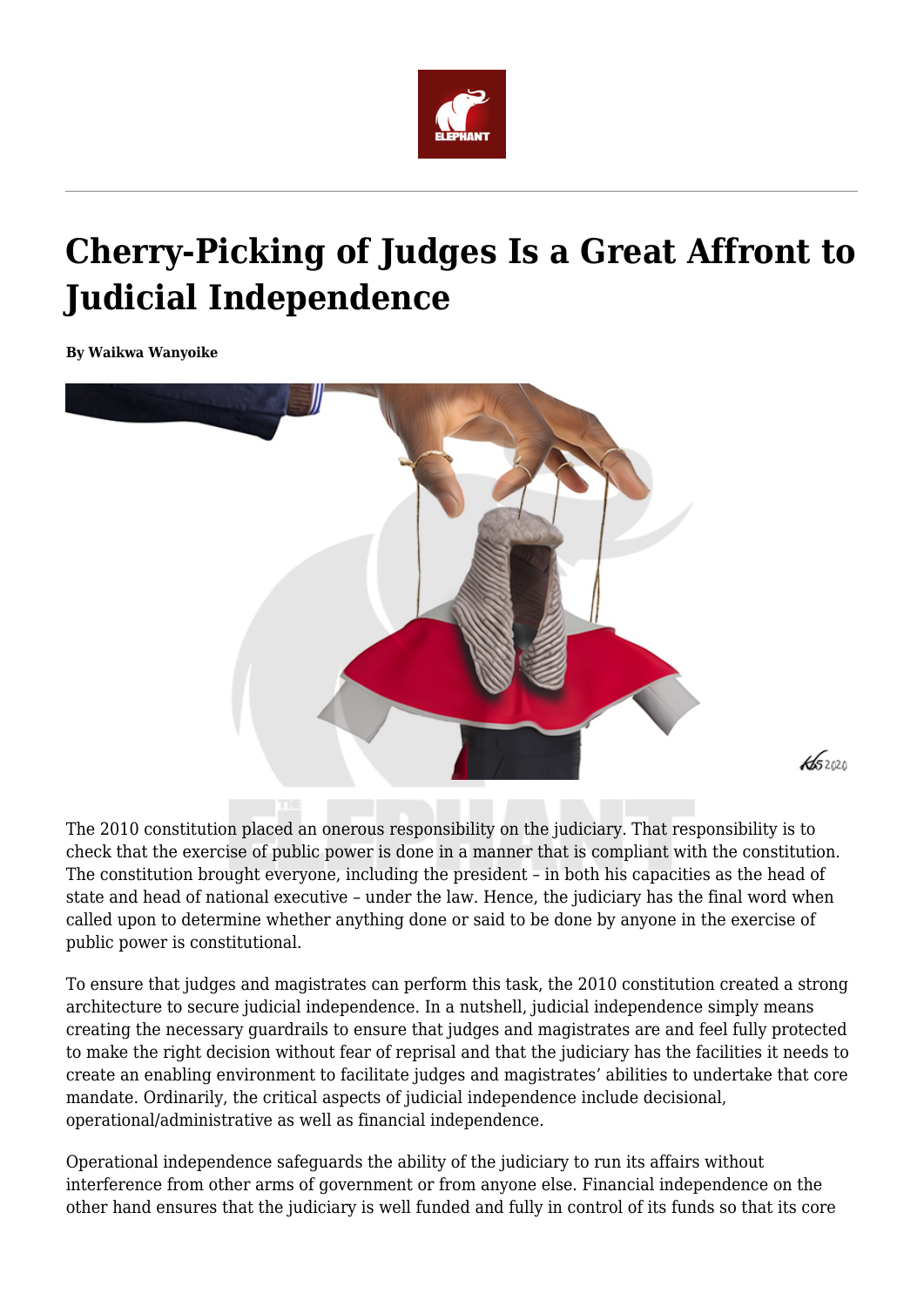duty (decision-making) is not frustrated by either lack of funds or the possibility of a carrot–and-stick approach where the executive dangles funding to extract the decisions it wants. In this regard, the constitution creates a judiciary fund and places it under the administration of the judiciary. Unfortunately, the national government and the treasury have continued to frustrate the full operationalisation of the judiciary fund.

### **Centrality of an individual judge's independence**

Importantly, the foundational rationale for judicial independence and its different facets is securing the decision maker's (judge and magistrate) individual independence. This is commonly referred to as decisional independence. In the end, the judiciary exists for only one reason: to adjudicate disputes. In this regard, the person who is charged with decision making is the one who is the primary beneficiary of judicial independence. Of course, ultimately, everyone benefits from an independent judiciary.

Still, the constitution has specific and high expectation of the decision-maker, including that he or she makes decisions based only on an objective analysis of the law and the facts. The decision maker must not be mesmerised or cowed by power. He or she should never be beholden to power – in the present or the future. Simply put, under the constitution, a decision maker should never have to think about personal consequences that he or she may suffer for making a decision one way or another as long as that decision is based on an honest analysis of the law and the facts. Put a bit differently, the decision maker should never have to make (or even think of calibrating) his or her decision to please those in or with power – either within the judiciary or outside it – with the expectation that it will help him or her to obtain professional favours, promotion or to avoid reprisals.

And this is why Uhuru Kenyatta's cherry-picking of who should or should not be appointed judge is the greatest threat to judicial independence in Kenya.

But first a quick word on what the constitution says about the process of selecting, appointing and disciplining judges.

# **Selection and disciplining of judges**

Before 2010, the president played a controlling role in the selection of judges. This meant that the surest way to become and remain a judge was by being in the good books of the president and his handlers. The result was that the judiciary was largely an appendage of the executive – and could hardly restrain the abuse of public power by the president or other ruling elites. The 2010 constitutional provisions on the judiciary were deliberately designed to eliminate or highly diminish this vice.

The power to select judges was given to the Judicial Service Commission (JSC), a body representative of many interest groups, the president key among them. Constitutionally, the president directly appoints three of the 11 JSC members: the attorney general and two members representing the public. But with his usual ingenuity at subverting the constitution, Uhuru Kenyatta has added to this list a fourth – by telling the Public Service Commission (PSC) who should be its appointee. Regardless, while there are always endless wars to control the JSC especially by the executive, the many interests represented complicate a full takeover of the JSC by the executive or any other interests. And that is partly what the constitution intended to achieve. The law – which the court has clarified numerous times – is that once the JSC has nominated persons to be judges, the president's role is purely ceremonial, and one that he performs in his capacity as head of state. He must formally appoint and gazette the appointment of the judges. No ifs, no buts.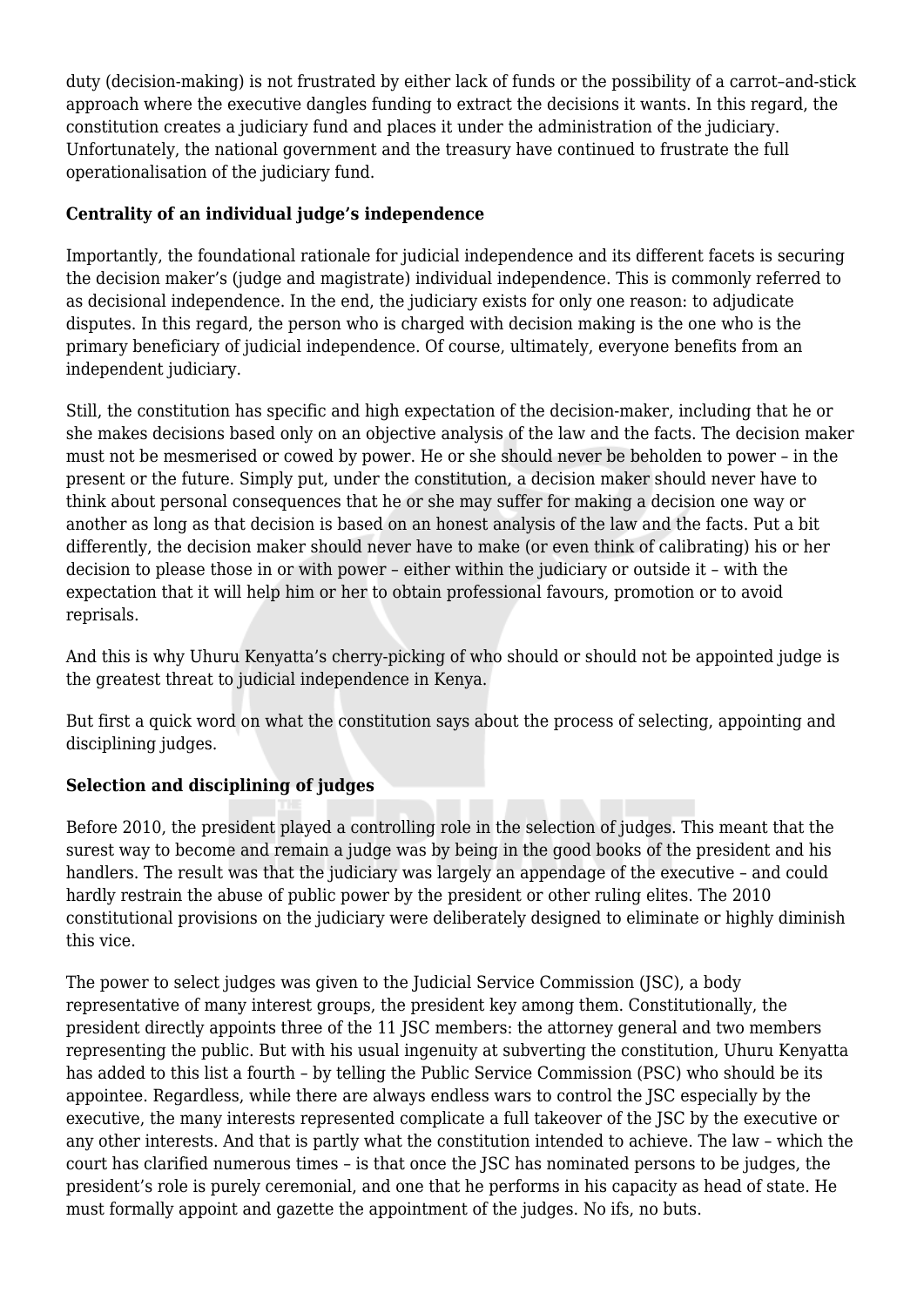This is why Uhuru Kenyatta's cherry-picking of who should or should not be appointed judge is the greatest threat to judicial independence in Kenya.

In fact, the law further clarifies that not even the JSC can reconsider its recommendation once it has selected its nominees. There is a good reason for this unbendable procedure – it helps to insulate the process from manipulation especially once the JSC has publicly disclosed its judge-nominees. Still, the constitution preserves for the president, the JSC and citizens the option of pursuing a rogue nominee by providing the realistic possibility for the initiation of a disciplinary and removal process of a judge even after appointment if there are legitimate grounds for such action.

In this regard, the JSC also has the responsibility to discipline judges by considering every complaint made against a judge to determine whether there are grounds to start proceedings for removal. It is to be noted that the president has more substantive powers in relation to the removal of judges. This is because if the JSC determines that there are grounds for the removal of a judge, the president's hand is mostly unrestrained with regards to whom he appoints to sit on the tribunal to consider whether a judge should be removed. Unfortunately, there is an emerging trend that indicates that Uhuru undertakes this task in a biased manner by subjectively selecting tribunal members who will "save" the judges he likes.

## **The injustice of cherry-picking**

Now, back to the injustices of Uhuru's cherry-picking of judges for appointment.

The injustice is horrific for both the appointed judges and those who are not appointed, especially those of the Court of Appeal. Under the 2010 constitution, you do not become a superior court judge by chance.. For High Court judges nominated to the Court of Appeal, this is earned through hard work, countless sleepless nights spent writing ground-breaking judgments and backbreaking days sitting in court (likely on poor quality furniture) graciously listening to litigants complain about their disputes all day, and then doing administrative work to help the judiciary keep going. All this while maintaining personal conduct that keeps one away from trouble – mostly of the moral kind. Magistrates or other judicial staff who move up the ranks to be nominated judges endure the same.

The injustice is horrific for both the appointed judges and those who are not appointed, especially those of the Court of Appeal

If ever there was a list of thankless jobs, those of judges and magistrate would rank high on the list. It is therefore completely unacceptable that a faceless presidential advisor – probably sitting in a poorly lit room with depressing décor and a constantly failing wifi connection, and who likely has never met a judge – can just tell the president, "Let's add so and so to the list of judges without 'integrity'. And by the way, from the last list, let's remove judge A and add judge Z". Utterly unfeeling and reckless. Worse, the judge is left to explain to the world what his/her integrity issues are when he or she knows nothing about them.

#### **Psychological tyranny**

Cherry-picking also creates a fundamental perception problem. Kenya's Supreme Court has confirmed that perception independence is a critical element of independence. For litigants appearing before the judges who were appointed in cases involving the president or the executive, it will be hard to shake-off the stubborn but obviously unfair thought that the judge earned the appointment in order to be the executive's gatekeeper. That is what minds do; they conjure up